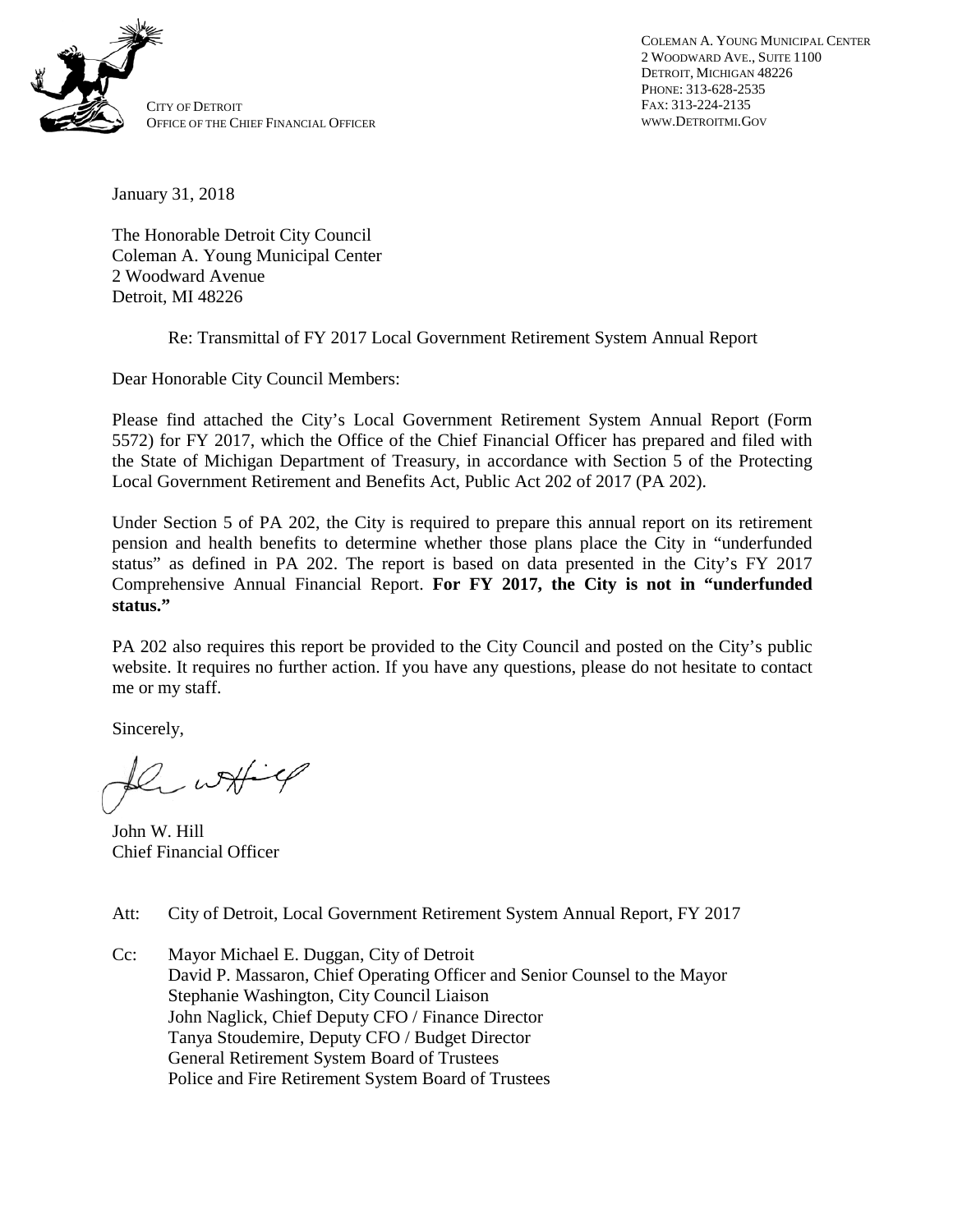Michigan Department of Treasury 5572 (01-18)

## **Public Act 202 of 2017 Pension Report**

| Enter Local Unit Name DETROIT                       |                                                    |
|-----------------------------------------------------|----------------------------------------------------|
| <b>Enter Six-Digit Municode 822050</b>              |                                                    |
| Fiscal Year (four-digit year only, e.g. 2017) 2017  |                                                    |
| Contact Name (Chief Financial Officer) JOHN NAGLICK |                                                    |
|                                                     | Title if not CFO CHIEF DEPUTY CFO/FINANCE DIRECTOR |
|                                                     | Contact Email Address naglickj@detroitmi.gov       |
| Contact Telephone Number (313) 224-4153             |                                                    |
|                                                     |                                                    |

**Instructions/Questions:** For a list of detailed instructions on how to complete and submit this form, visit michigan.gov/LocalRetirementReporting. For questions, please email LocalRetirementReporting@michigan.gov. **Return this original Excel file. Do not submit a scanned image or PDF.**

|                                                                                           |                                                         | <b>Statute</b> |                                                                                     |                      |                      |                      |            |
|-------------------------------------------------------------------------------------------|---------------------------------------------------------|----------------|-------------------------------------------------------------------------------------|----------------------|----------------------|----------------------|------------|
| <b>Line Description</b>                                                                   | <b>Source of Data</b>                                   | Reference      | Plan 1                                                                              | Plan <sub>2</sub>    | Plan <sub>3</sub>    | Plan 4               | Plan 5     |
|                                                                                           |                                                         |                |                                                                                     |                      |                      |                      |            |
|                                                                                           |                                                         |                | The General                                                                         | The General          | The Police and Fire  | The Police and Fire  |            |
|                                                                                           |                                                         |                | Retirement System of Retirement System of Retriement System of Retriement System of |                      |                      |                      |            |
|                                                                                           |                                                         |                | the City of Detroit-                                                                | the City of Detroit- | the City of Detroit- | the City of Detroit- |            |
| Provide the name of your retirement pension system                                        | Most Recent Actuarial Valuation Report                  | Sec. $5(6)$    | Component I                                                                         | Component II         | Component I          | Component II         |            |
| Enter retirement pension system's assets (plan fiduciary net position ending)             | Most Recent Audit Report                                | Sec. 5(4)(b)   | 36,253,555                                                                          | 1,933,541,307        | 42,283,763           | 2,950,470,450        |            |
| Enter retirement pension system's liabilities (total pension liability ending)            | Most Recent Audit Report                                | Sec. $5(4)(b)$ | 49,160,645                                                                          | 2,926,421,952        | 49,809,170           | 3,809,685,846        |            |
| Date (plan year ending) of valuation of system's assets and liabilities (e.g. 12/31/2016) | Most Recent Audit Report                                | Sec. 5(6)      | 6/30/16                                                                             | 6/30/16              | 6/30/16              | 6/30/16              |            |
| Actuarially Determined Contribution (ADC)                                                 | Most Recent Audit Report                                | Sec. $5(4)(b)$ |                                                                                     |                      |                      |                      |            |
| Governmental Fund Revenues                                                                | Most Recent Audit Report                                | Sec. $5(4)(b)$ | 1,334,474,794                                                                       | 1,334,474,794        | 1,334,474,794        | 1,334,474,794        |            |
| Pension Trigger Summary                                                                   |                                                         |                |                                                                                     |                      |                      |                      |            |
| Is this unit a primary unit (County, Township, City, Village)?                            | From Municode                                           |                | <b>YES</b>                                                                          | <b>YES</b>           | <b>YES</b>           | YES                  | <b>YES</b> |
| Funded ratio<br>9                                                                         | Calculated                                              | Sec. $5(4)(b)$ | 73.7%                                                                               | 66.1%                | 84.9%                | 77.4%                |            |
| All plans combined ADC/Governmental fund revenues                                         | Calculated                                              | Sec. $5(4)(b)$ | 0.0%                                                                                | 0.0%                 | 0.0%                 | 0.0%                 | 0.0%       |
|                                                                                           | Primary unit triggers: Less than 60% funded AND greater |                |                                                                                     |                      |                      |                      |            |
|                                                                                           | than 10% ADC/Governmental fund revenues. Non-Primary    |                |                                                                                     |                      |                      |                      |            |
| 11 Does this plan trigger "underfunded status" as defined by PA 202 of 2017?              | unit triggers: Less than 60% funded                     | Sec. $5(4)(b)$ | <b>NO</b>                                                                           | <b>NO</b>            | NO <sub>1</sub>      | NO                   | <b>NO</b>  |

By emailing this report to the Michigan Department of Treasury, the local unit of government acknowledges that these statements are complete and accurate in all known respects. Act 202 of 2017 also requires the local unit of government to electronically submit the report to its governing body.